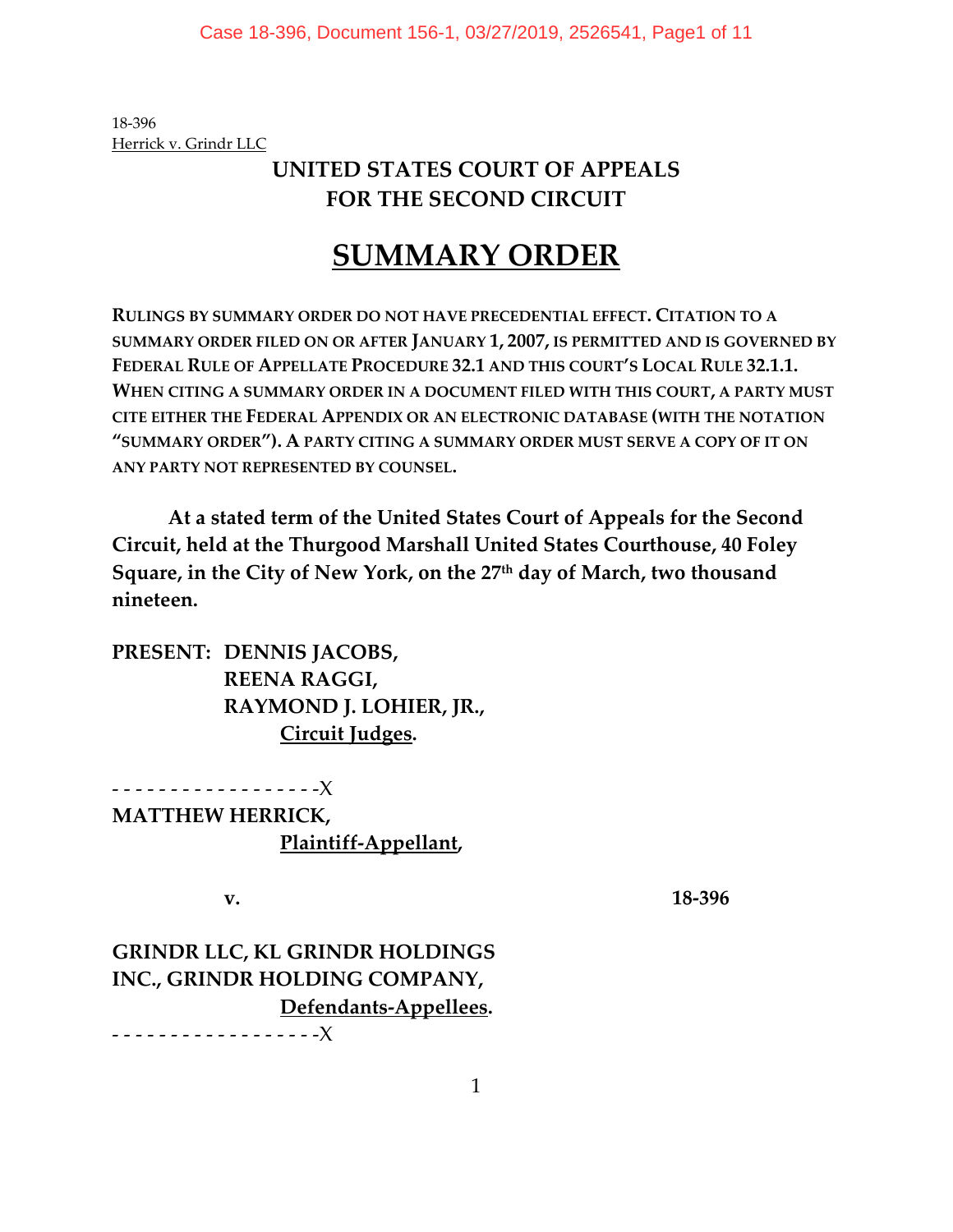**FOR APPELLANT:**  Tor B. Ekeland, Tor Ekeland Law, PLLC, Brooklyn, NY (Carrie A. Goldberg, Aurore C. DeCarlo, C.A. Goldberg, PLLC, Brooklyn, NY, on the brief).

### **FOR APPELLEES GRINDR LLC, KL GRINDR HOLDINGS, INC.:** Daniel P. Waxman (Courtney J.

Peterson, on the brief), Bryan Cave Leighton Paisner LLP, New York, NY.

#### **FOR APPELLEE GRINDR HOLDING COMPANY:** Moez M. Kaba (Allison Libeu,

Jonathan D. Guynn, on the brief), Hueston Hennigan LLP, Los Angeles, CA.

Appeal from a judgment of the United States District Court for the Southern District of New York (Caproni, J.).

### **UPON DUE CONSIDERATION, IT IS HEREBY ORDERED, ADJUDGED, AND DECREED** that the judgment of the district court entered on February 14, 2018 is **AFFIRMED**.

Matthew Herrick appeals from a judgment of the United States District Court for the Southern District of New York (Caproni,  $L$ ) dismissing his claims against Grindr LLC, KL Grindr Holdings, Inc., and Grindr Holding Company (collectively, "Grindr"). We assume the parties' familiarity with the underlying facts, the procedural history, and the issues presented for review.

Grindr is a web‐based "hook‐up" application ("app") that matches users based on their interests and location. Herrick was the victim of a campaign of harassment by his ex-boyfriend, who created Grindr profiles to impersonate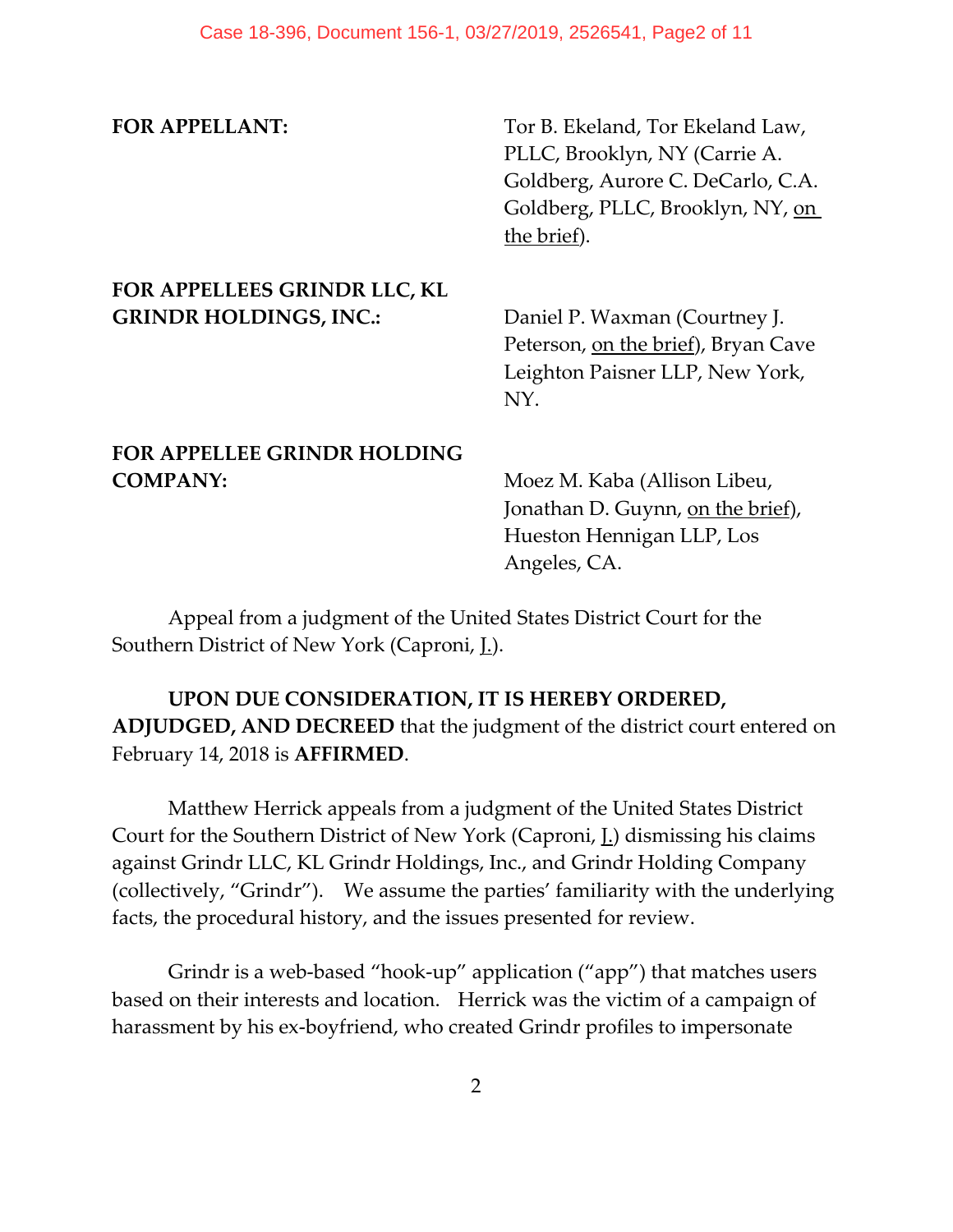Herrick and communicate with other users in his name, directing the other users to Herrick's home and workplace. Herrick alleges that Grindr is defectively designed and manufactured because it lacks safety features to prevent impersonating profiles and other dangerous conduct, and that Grindr wrongfully failed to remove the impersonating profiles created by his ex‐boyfriend.

Herrick filed suit against Grindr in New York state court in January 2017, asserting causes of action for negligence, deceptive business practices and false advertising, intentional and negligent infliction of emotional distress, failure to warn, and negligent misrepresentation. On the same day the complaint was filed, the state court entered an <u>ex parte</u> temporary restraining order ("TRO") requiring Grindr to disable all accounts impersonating Herrick. In February 2017, Grindr removed the case to the Southern District of New York. The district court subsequently denied Herrick's motion to extend the state court's TRO, concluding that each of his claims was either barred by Section 230 of the Communications Decency Act of 1996 (the "CDA"), 47 U.S.C. § 230, or failed on the merits.

Herrick filed an amended complaint in March 2017, adding causes of action for products liability, negligent design, promissory estoppel, fraud, and copyright infringement.<sup>1</sup> Grindr moved to dismiss on the grounds that all the claims other than copyright infringement are barred by CDA § 230, and that the misrepresentation-based claims fail on the merits. KL Grindr Holdings, Inc. ("KL Grindr") and Grindr Holding Company ("Grindr Holding") additionally moved to dismiss for lack of personal jurisdiction.

On January 25, 2018, the district court granted the motions to dismiss. Herrick argues on appeal that the district court erred in dismissing the majority of his claims as barred by the CDA; that he sufficiently pleaded the claims that were dismissed on the merits; and that the district court abused its discretion in denying leave to amend the complaint.

We review <u>de novo</u> a district court's grant of a motion to dismiss under Federal Rule of Civil Procedure 12(b)(6). ACLU v. Clapper, 785 F.3d 787, 800 (2d

 $\overline{a}$ 

<sup>&</sup>lt;sup>1</sup> Herrick does not appeal the dismissal of the copyright infringement claim.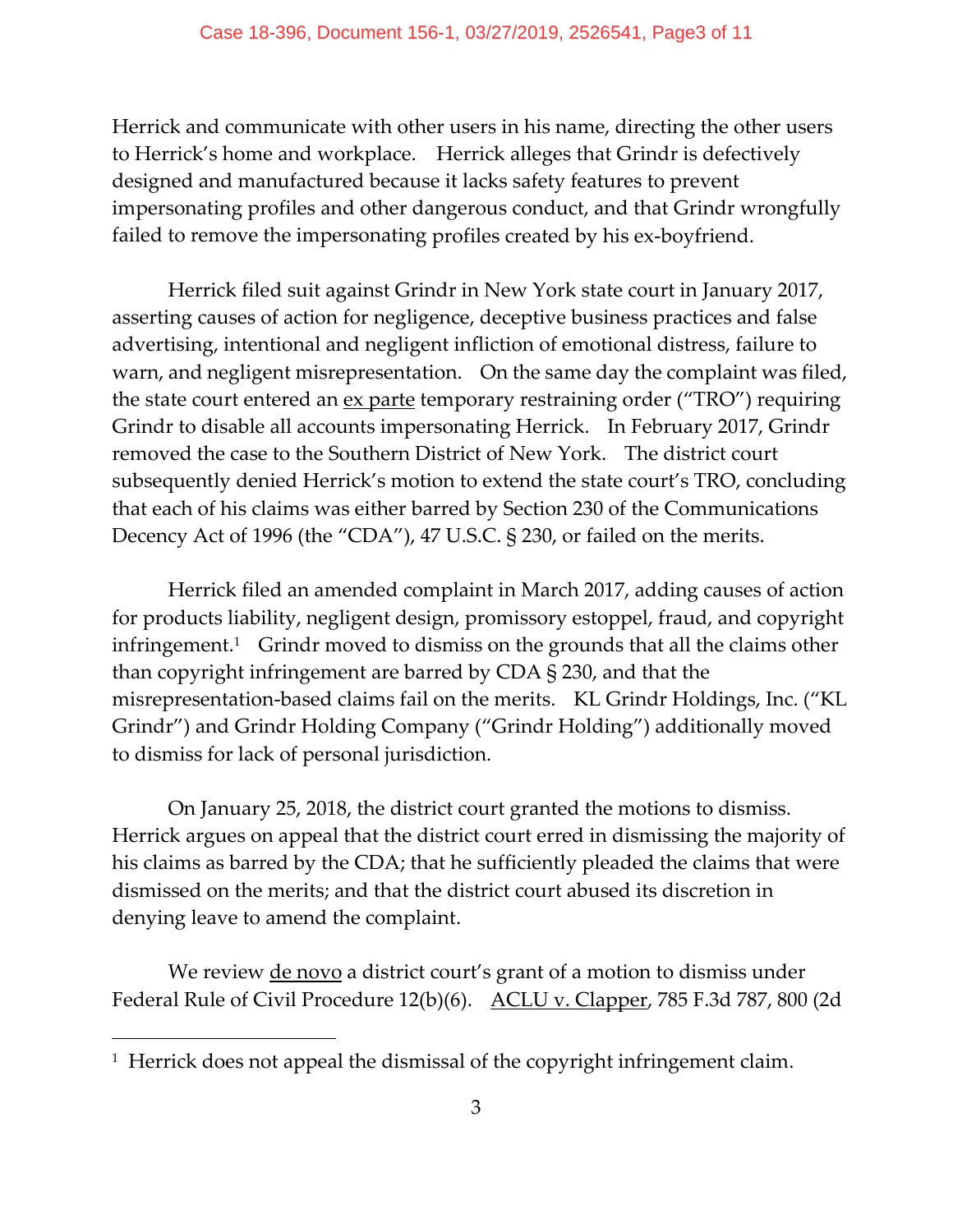Cir. 2015). We review the district court's denial of leave to amend for abuse of discretion. United States ex rel. Ladas v. Exelis, Inc., 824 F.3d 16, 28 (2d Cir. 2016).

**1.** Under CDA § 230(c), "[n]o provider or user of an interactive computer service shall be treated as the publisher or speaker of any information provided by another information content provider."  $47 \text{ U.S.C.}$  § 230(c)(1). "In applying the statute, courts have broken it down into three component parts, finding that it shields conduct if the defendant [A] is a provider or user of an interactive computer service, [B] the claim is based on information provided by another information content provider and [C] the claim would treat the defendant as the publisher or speaker of that information." FTC v. LeadClick Media, LLC, 838 F.3d 158, 173 (2d Cir. 2016) (internal quotation marks and alterations omitted). "The majority of federal circuits have interpreted  $[\S 230(c)]$  to establish broad federal immunity to any cause of action that would make service providers liable for information originating with a third-party user of the service." Almeida v. Amazon.com, Inc., 456 F.3d 1316, 1321 (11th Cir. 2006) (internal quotation marks omitted).

#### Grindr is a provider of an interactive computer service.

Herrick suggests that the Grindr app is not an interactive computer service ("ICS"). The CDA defines an ICS as "any information service, system, or access software provider that provides or enables computer access by multiple users to a computer server  $\dots$ ." 47 U.S.C. § 230(f)(2). This definition "has been construed broadly to effectuate the statute's speech-protective purpose." Ricci v. Teamsters Union Local 456, 781 F.3d 25, 28 (2d Cir. 2015).

As the district court observed, courts have repeatedly concluded that the definition of an ICS includes "social networking sites like Facebook.com, and online matching services like Roommates.com and Matchmaker.com," which, like Grindr, provide subscribers with access to a common server. App. 198 (collecting cases). Indeed, the Amended Complaint expressly states that Grindr is an ICS, and Herrick conceded as much at a TRO hearing in the district court. Accordingly, we see no error in the district court's conclusion that Grindr is an ICS.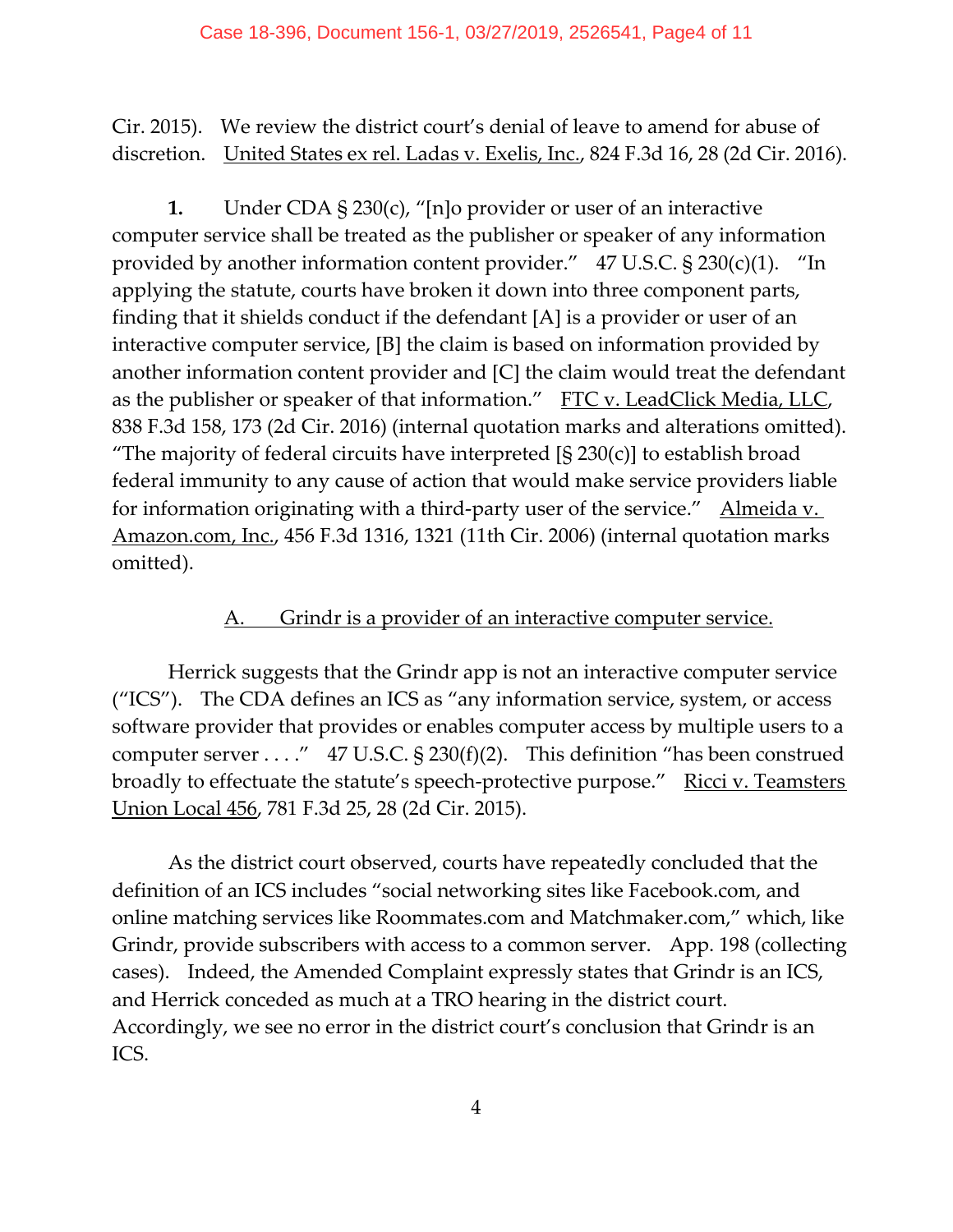#### B. Herrick's claims are based on information provided by another information content provider.

Herrick argues that his claims are not based on information provided by another information content provider. He argues that while the information in a user's Grindr profile may be "content," his claims arise from Grindr's management of its users, not user content.

Herrick's products liability claims arise from the impersonating content that Herrick's ex-boyfriend incorporated into profiles he created and direct messages with other users. Although Herrick argues that his claims "do[] not arise from any form of speech," Appellant's Br. at 33, his ex‐boyfriend's online speech is precisely the basis of his claims that Grindr is defective and dangerous. Those claims are based on information provided by another information content provider and therefore satisfy the second element of  $\S 230$  immunity. See Ricci, 781 F.3d at 27‐28.

The claims for negligence, negligent infliction of emotional distress, and intentional infliction of emotional distress relate, in part, to the app's geolocation function. These claims are likewise based on information provided by another information content provider. Herrick contends Grindr created its own content by way of the app's "automated geolocation of users," but that argument is undermined by his admission that the geolocation function is "based on real‐time streaming of [a user's] mobile phone's longitude and latitude." Appellant's Br. at 32. It is uncontested that Herrick was no longer a user of the app at the time the harassment began; accordingly, any location information was necessarily provided by Herrick's ex‐boyfriend.

#### Herrick's claims treat Grindr as the publisher or speaker of the offensive content.

As we have observed, "[a]t its core, § 230 bars 'lawsuits seeking to hold a service provider liable for its exercise of a publisher's traditional editorial functions‐‐such as deciding whether to publish, withdraw, postpone or alter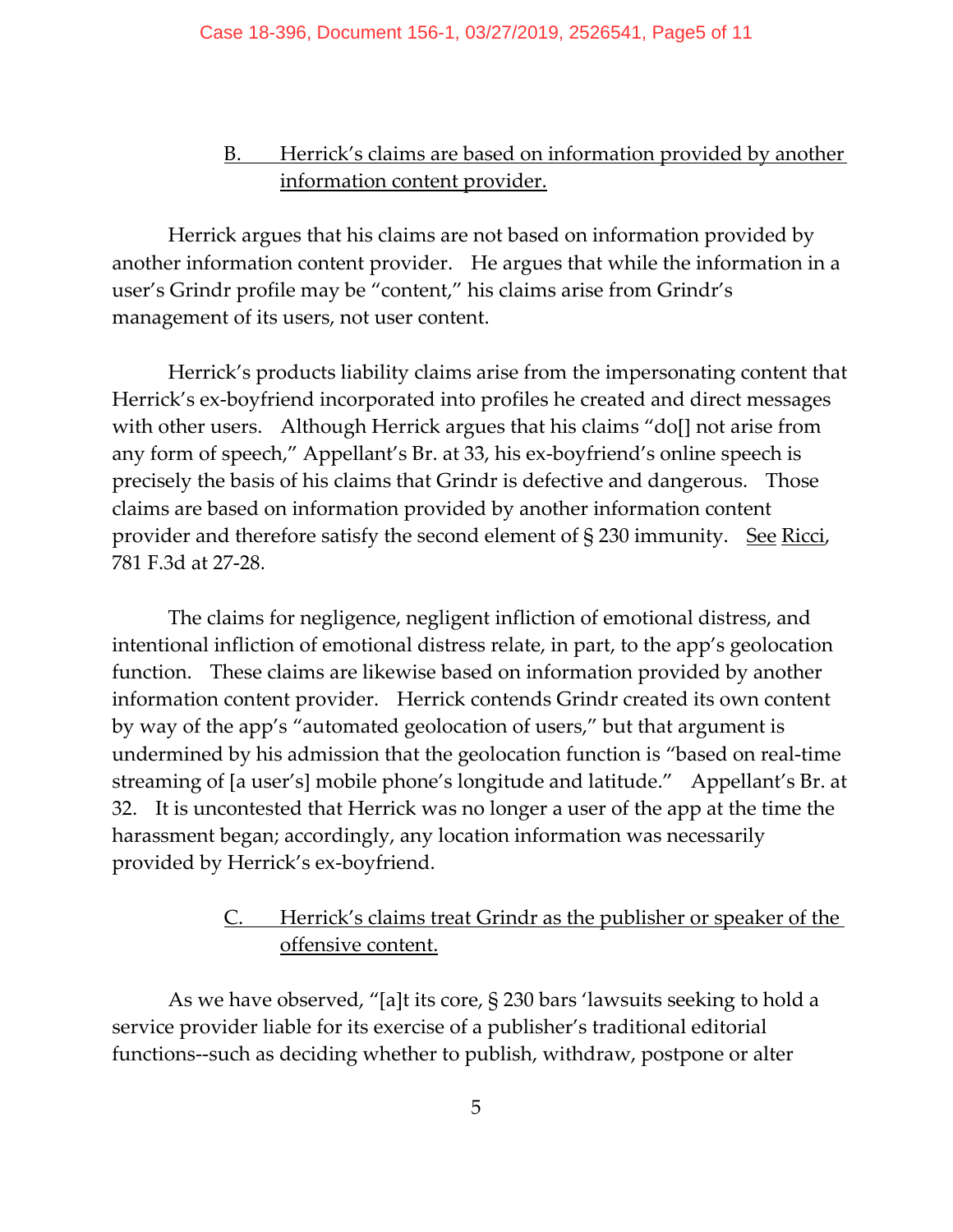content.'" LeadClick Media, LLC, 838 F.3d at 174 (quoting Jones v. Dirty World Entm't Recordings LLC, 755 F.3d 398, 407 (6th Cir. 2014)). Therefore, allegations based on an ICS's "refus[al] to remove" offensive content authored by another are barred by § 230. Ricci, 781 F.3d at 28.

Herrick argues that his claims are premised on Grindr's design and operation of the app rather than on its role as a publisher of third‐party content. However, as the district court observed, Grindr's alleged lack of safety features "is only relevant to Herrick's injury to the extent that such features would make it more difficult for his former boyfriend to post impersonating profiles or make it easier for Grindr to remove them." App. 202. It follows that the manufacturing and design defect claims seek to hold Grindr liable for its failure to combat or remove offensive third-party content, and are barred by  $\S$  230. See, e.g., Jane Doe No. 1 v. Backpage.com, LLC, 817 F.3d 12, 21 (1st Cir. 2016) (claims based on the "structure and operation" of a defendant ICS were barred by § 230 because the lack of safety features reflects "choices about what content can appear on the website and in what form," which are "editorial choices that fall within the purview of traditional publisher functions"); Universal Commc'n Sys., Inc. v. Lycos, Inc., 478 F.3d 413, 422 (1st Cir. 2007) (the defendant's "decision not to reduce misinformation by changing its web site policies was as much an editorial decision with respect to that misinformation as a decision not to delete a particular posting").

Herrick argues that the failure to warn claim is not barred by § 230, relying on Doe v. Internet Brands, 824 F.3d 846 (9th Cir. 2016). But in Internet Brands, there was no allegation that the defendant's website transmitted potentially harmful content; the defendant was therefore not an "intermediary" shielded from liability under  $\S 230$ . Id. at 852. Herrick's failure to warn claim is inextricably linked to Grindr's alleged failure to edit, monitor, or remove the offensive content provided by his ex-boyfriend; accordingly, it is barred by § 230. See LeadClick Media, LLC, 838 F.3d at 174.

In any event, insofar as Herrick faults Grindr for failing to generate its own warning that its software could be used to impersonate and harass others, the claim fails for lack of causation. See Estrada v. Berkel, Inc., 14 A.D.3d 529, 530 (2d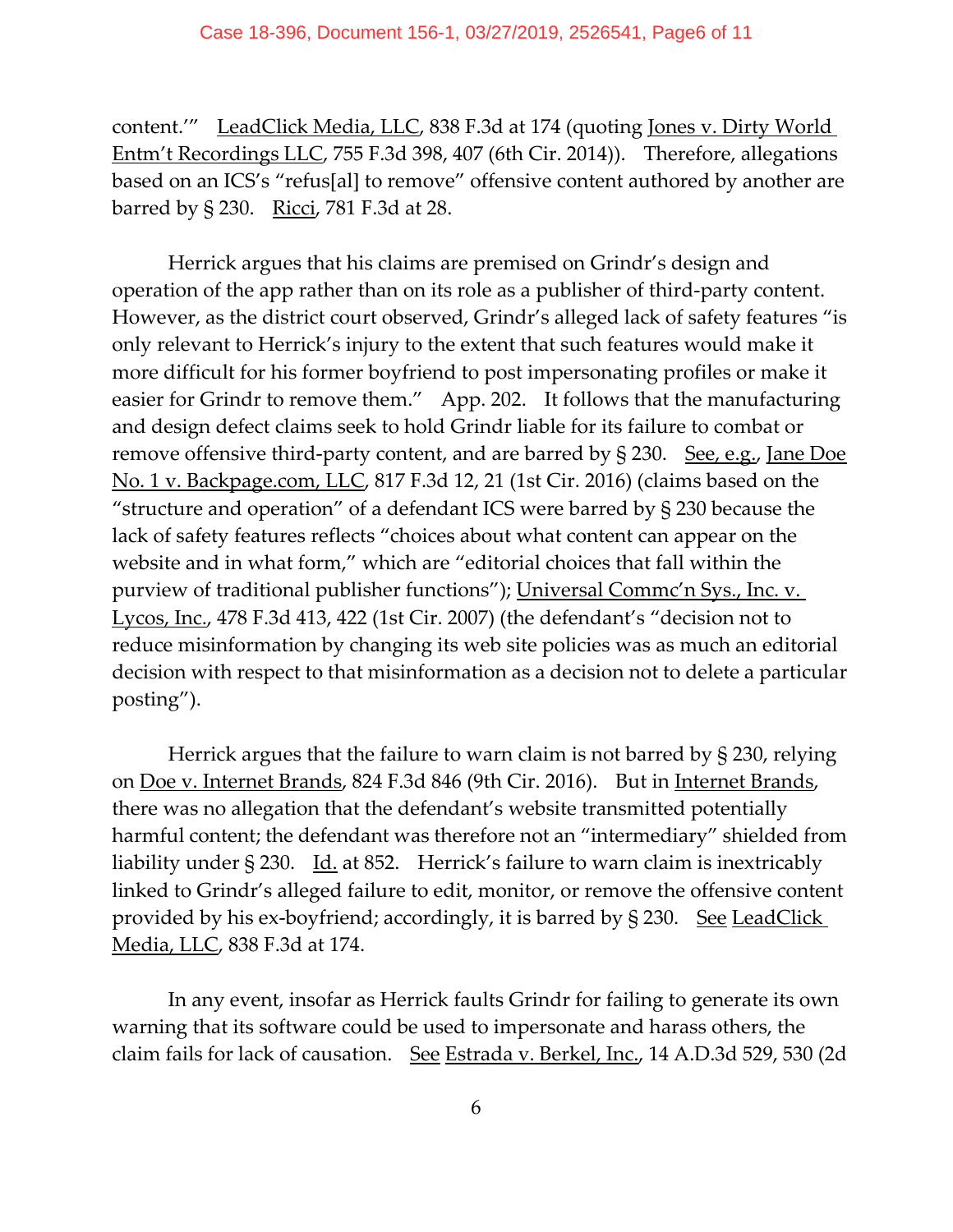Dep't 2005) (observing that causation is element of failure to warn claim). Since, as the Amended Complaint admits, Herrick deactivated his Grindr account in 2015 (over one year before any impersonation or harassment), any purported failure to warn Herrick when he first downloaded Grindr in 2011 is unrelated to his ex-boyfriend's subsequent use of the app. In sum, there is no basis to infer from the Amended Complaint that Grindr's failure to warn caused Herrick's injury. The district court therefore did not err in dismissing the failure to warn claim.

To the extent that the claims for negligence, intentional infliction of emotional distress, and negligent infliction of emotional distress are premised on Grindr's allegedly inadequate response to Herrick's complaints, they are barred because they seek to hold Grindr liable for its exercise of a publisher's traditional editorial functions. LeadClick Media, LLC, 838 F.3d at 174. To the extent that they are premised on Grindr's matching and geolocation features, they are likewise barred, because under § 230 an ICS "will not be held responsible unless it assisted in the development of what made the content unlawful" and cannot be held liable for providing "neutral assistance" in the form of tools and functionality available equally to bad actors and the app's intended users. See id. at 174, 176 (citing Fair Hous. Council of San Fernando Valley v. Roommates.Com, LLC, 521 F.3d 1157, 1168 (9th Cir. 2008) (in banc)).

 $*$   $*$   $*$ 

For the foregoing reasons, Herrick's products liability claims and claims for negligence, intentional infliction of emotional distress, and negligent infliction of emotional distress are barred by CDA § 230, and dismissal on that ground was appropriate because "the statute's barrier to suit is evident from the face of the complaint." Ricci, 781 F.3d at 28.

**2.** Herrick argues that the district court erred in ruling that his claims for fraud, negligent misrepresentation, promissory estoppel, deceptive business practices, and false advertising fail to state a claim on the merits.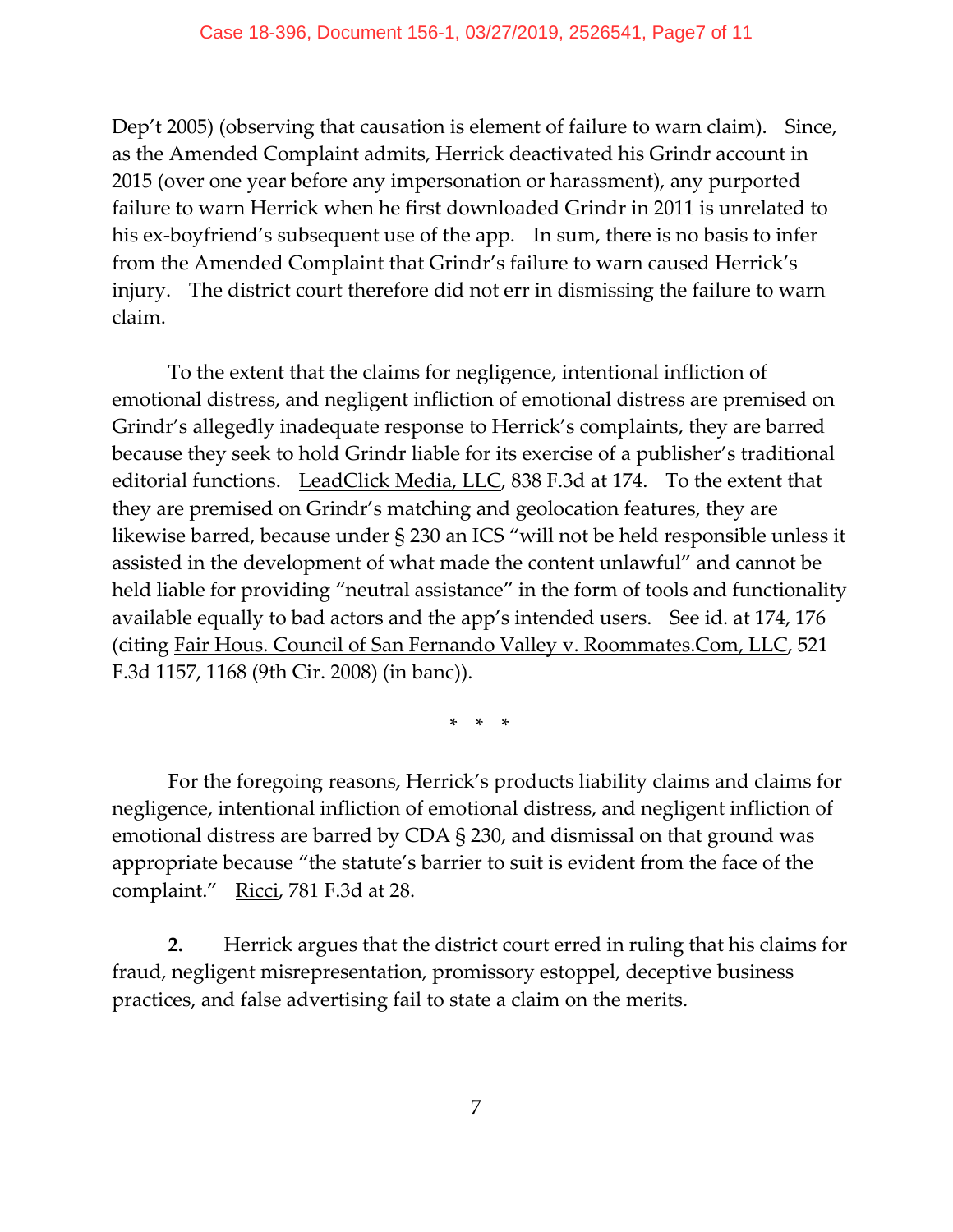#### A. Fraud

"Under New York law, to state a claim for fraud a plaintiff must demonstrate: (1) a misrepresentation or omission of material fact; (2) which the defendant knew to be false; (3) which the defendant made with the intention of inducing reliance; (4) upon which the plaintiff reasonably relied; and (5) which caused injury to the plaintiff." Wynn v. AC Rochester, 273 F.3d 153, 156 (2d Cir. 2001) (citing Lama Holding Co. v. Smith Barney, Inc., 88 N.Y.2d 413, 421 (1996)).

The district court determined that there was no material misrepresentation by Grindr because the allegedly misleading statements identified in the Amended Complaint‐‐Grindr's Terms of Service and its "community values page"‐‐do not represent that Grindr will remove illicit content or take action against users who provide such content, and the Terms of Service specifically disclaim any obligation or responsibility to monitor user content. On appeal, Herrick contends that the district court erred by considering language from Grindr's Terms of Service that was not incorporated into the Amended Complaint and reaffirms his contention that the community values page "fraudulently conveys that Grindr has the capacity to help." Appellant's Br. at 41 (emphasis omitted).

Even if we were to assume that there were material misrepresentations in Grindr's Terms of Service and community values page and that Herrick reasonably relied upon them when he created a Grindr account in 2011, his claim would nevertheless fail for lack of causation. As the district court observed, Herrick deactivated his Grindr account in 2015 when he met his (now) ex-boyfriend, before any harassment began. Herrick therefore could have suffered the exact same harassment if he had never seen the Terms of Service or created a Grindr account; so his injury is not a "direct and proximate result of his reliance on [the alleged] misrepresentations," Lehman v. Dow Jones & Co., 783 F.2d 285, 296 (2d Cir. 1986), and the district court therefore did not err in dismissing the fraud claim.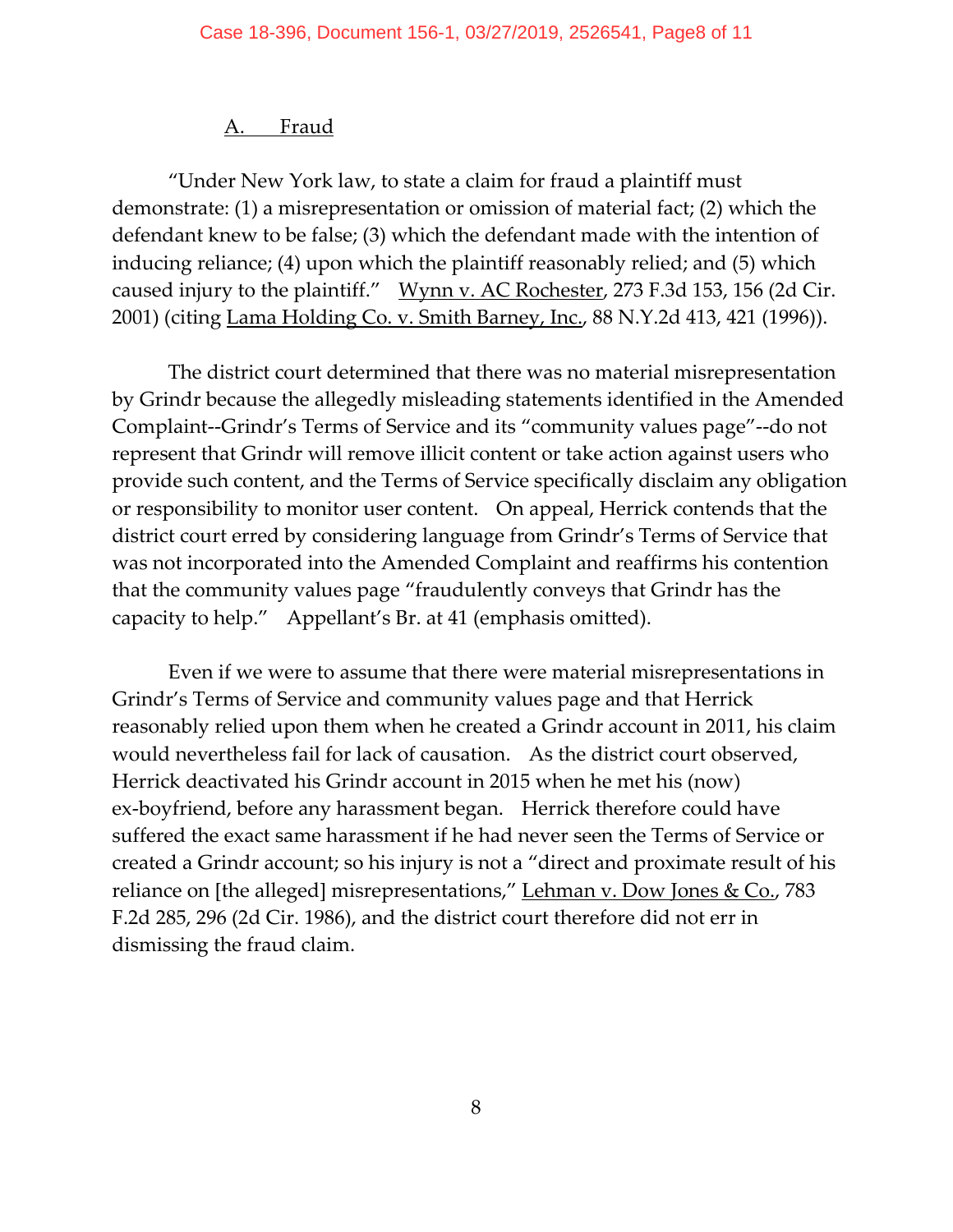#### B. Negligent Misrepresentation

Herrick's negligent misrepresentation claim was dismissed on the same grounds as his fraud claim, and on the additional ground that the Amended Complaint fails to allege a "special relationship" sufficient to sustain a claimed negligent misrepresentation. See Anschutz Corp. v. Merrill Lynch & Co., 690 F.3d 98, 114 (2d Cir. 2012). Since (for reasons adduced above) the Amended Complaint fails to plausibly allege that Grindr's alleged misrepresentations are a proximate cause of Herrick's injury, the district court did not err in dismissing the negligent misrepresentation claim. See Laub v. Faessel, 297 A.D.2d 28, 30 (1st Dep't 2002).

#### C. Promissory Estoppel

The district court determined that Herrick's promissory estoppel claim must be dismissed because it fails to allege a sufficiently unambiguous promise and fails to plausibly allege reasonable reliance. Herrick takes issue with these rulings, but even if we assume that the Amended Complaint plausibly alleges a promise and reasonable reliance, Herrick has failed to explain how his injury was "sustained . . . by reason of his reliance" on the alleged promise. See Esquire Radio & Elecs., Inc. v. Montgomery Ward & Co., 804 F.2d 787, 793 (2d Cir. 1986). His promissory estoppel claim (like the claims for fraud and negligent misrepresentation) was appropriately dismissed for failure to plausibly allege causation.

#### D. Deceptive Business Practices and False Advertising

The district court determined that the claims for deceptive business practices and false advertising under New York General Business Law ("GBL") §§ 349 and 350 fail because the Amended Complaint does not plausibly allege that a reasonable consumer would be misled by Grindr's statements, and with respect to the false advertising claim, for the additional reason that it fails to allege reasonable reliance. On appeal, Herrick cites allegations regarding Grindr's "promotional statements made on its website and its [Terms of Service] assuring potential users it would moderate abusive content and act to prevent harassment of its users." Appellant's Br. at 47.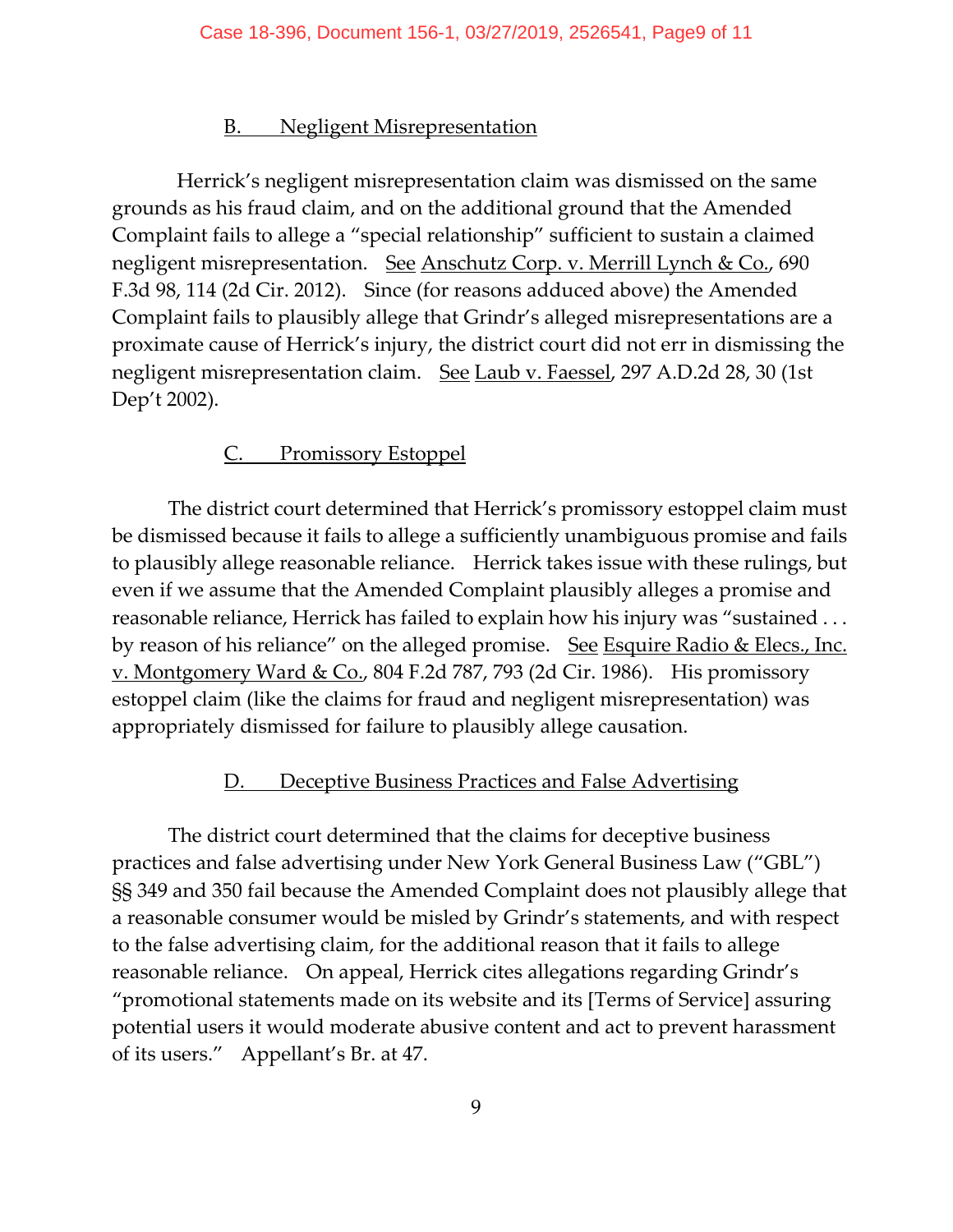As the district court observed, Grindr's Terms of Service specify, inter alia, that "Grindr assumes no responsibility for actively monitoring User Content for inappropriate content," and that "Grindr does not endorse and has no control over the content of User Content submitted by other Users." App. 210 (internal quotation marks omitted). Those disclaimers were properly considered by the district court in its ruling on the motion to dismiss. Chambers v. Time Warner, Inc., 282 F.3d 147, 152‐53 (2d Cir. 2002) ("[T]he complaint is deemed to include . . . any statements or documents incorporated in it by reference," and "[e]ven where a document is not incorporated by reference, the court may nevertheless consider it where the complaint relies heavily upon its terms and effect, which renders the document integral to the complaint." (internal quotation marks omitted)). In view of the disclaimers in the Terms of Service, Herrick has failed to plausibly allege that a reasonable consumer would be misled by Grindr's statements, and the district court therefore did not err in dismissing the claims under GBL §§ 349 and 350. <u>See Stutman v. Chem. Bank</u>, 95 N.Y.2d 24, 29 (2000).

**3.** The district court denied leave to amend the complaint for a second time on the ground that Herrick failed to attach a proposed amended complaint to his request for leave. In view of the fatal deficiencies in Herrick's claims described above, we see no abuse of discretion in the district court's denial of leave to amend. See Credit Chequers Info. Servs., Inc. v. CBA, Inc., 205 F.3d 1322 (2d Cir. 2000) (summary order) (denying motion to amend where "appellant has given no indication of what amendment is proposed that would state a valid claim for relief," and therefore "failed to meet its burden of setting forth with particularity the grounds for supporting its motion").